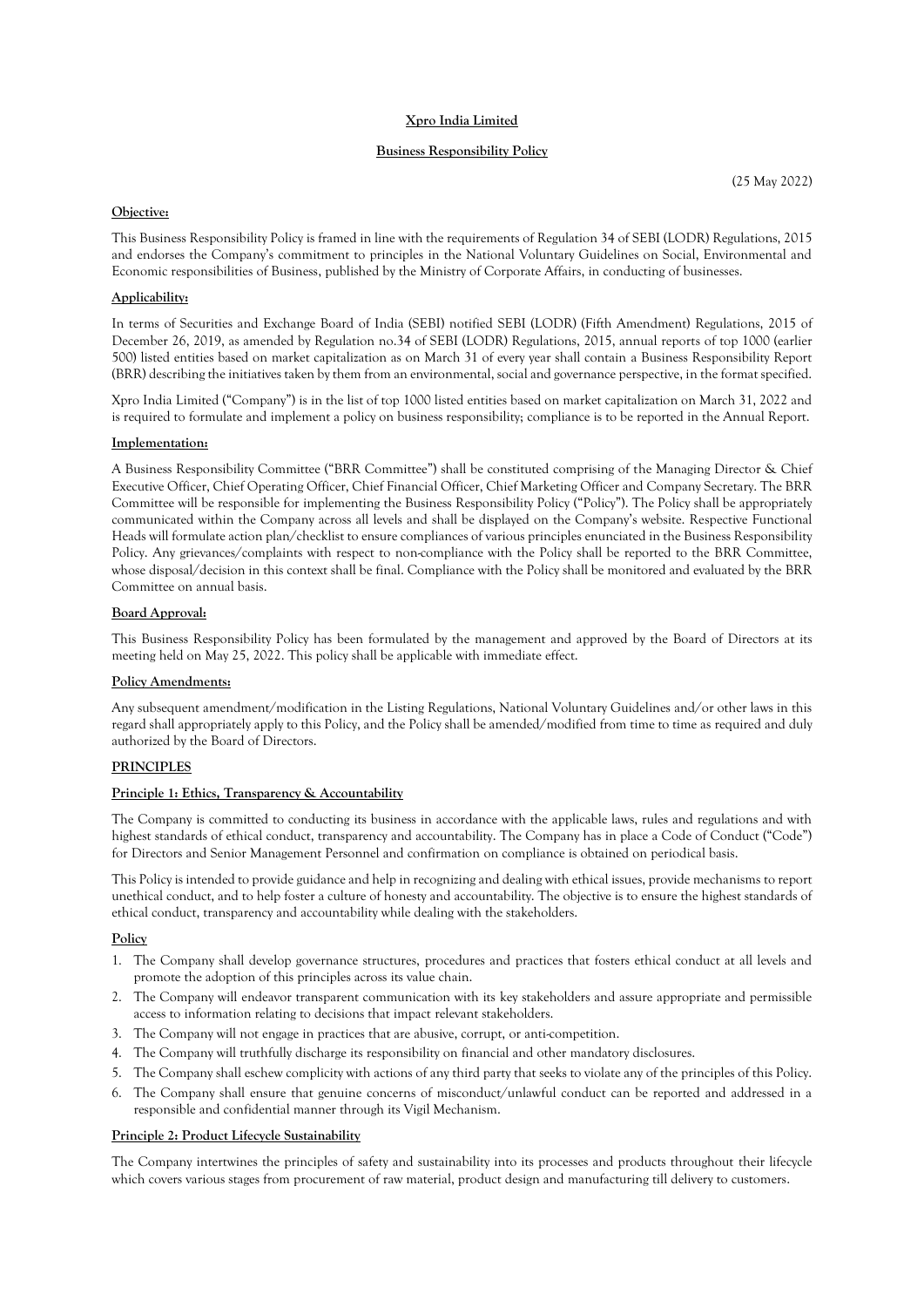# **Policy**

- 1. The Company shall assure safe and optimized use of resources over the life-cycle of its products/services, including recycling of resources wherever possible.
- 2. The Company shall take appropriate steps to raise consumer awareness of their rights through education, product labelling, appropriate and helpful marketing communication, full details of contents and composition and promotion of safe usage and disposal of the Company's products and services.
- 3. The Company shall ensure, in designing, that the manufacturing processes and technologies required to produce its products are appropriately resource efficient and sustainable.
- 4. The Company shall regularly review and improve upon the process of new technology development, deployment and commercialization, incorporating to the extent practically possible social, ethical, and environmental considerations.
- 5. The Company shall recognize and respect the rights of people who may be owners of traditional knowledge, and other forms of intellectual property.
- 6. The Company shall recognize that over-consumption results in unsustainable exploitation of our planet's resources, and should therefore, promote sustainable consumption, including recycling of resources.
- 7. The Company shall ensure compliance with applicable laws with respect to product manufacturing and sales.

# **Principle 3: Employee Well Being**

The Company is committed to professional development and growth of employees through selecting the right candidate for right job, monitoring performance for optimum utilization of their potential, providing opportunities for growth and inculcating the culture of integrity, mutual faith and accountability. The Company is committed to holistic growth of employees by motivating them to perform at their potential by imparting the necessary guidance and training and providing them with opportunities for enhancing their knowledge and honing their skills.

The policies, procedures and practices in the Company are aligned to employees' well-being, diversity, non-discrimination, safety and health so as to have healthy, cordial and harmonious relationships and value enhancement at all levels.

# **Policy**

- 1. The Company shall respect the right to freedom of association, participation, collective bargaining, and provide access to appropriate grievance redressal mechanisms.
- 2. The Company shall provide and maintain equal opportunities at the time of recruitment as well as during the course of employment irrespective of caste, creed, gender, race, religion, disability or sexual orientation.
- 3. The Company shall not use child labour, forced labour or any form of involuntary labour, paid or unpaid.
- 4. The Company shall take cognizance of the work-life balance of its employees, especially that of women.
- 5. The Company shall ensure timely payment of fair living wages to meet basic needs and economic security of the employees.
- 6. The Company shall provide a workplace environment that is designed to be safe, hygienic, humane, and which upholds the dignity of the employees.
- 7. The Company shall ensure continuous skill and competence upgradation of all employees by providing access to necessary learning opportunities, on an equal and non-discriminatory basis.
- 8. The Company shall promote employee morale and career development through enlightened human resource interventions.
- 9. The Company shall create systems and practices to ensure a harassment free workplace where employees feel safe and secure in discharging their responsibilities.

## **Principle 4: Stakeholder Engagement**

The Company gives utmost importance to a healthy engagement with its various stakeholders such as employees, vendors, dealers, customers, shareholders/investors, communities neighbouring the operations and government/regulatory authorities. The Company will attempt to continue engagement with them through various mechanisms such as supplier/vendor meets, customer satisfaction surveys, investor forums, consultations with local communities etc.

## **Policy**

- 1. The Company shall understand the concerns of its stakeholders, define purpose and scope of engagement, and commit to engaging with them.
- 2. The Company shall acknowledge, assume responsibility and be transparent about the impact of their policies, decisions, product & services and associated operations on the stakeholders.
- 3. The Company shall strive to give special attention to stakeholders in areas that are underdeveloped.
- 4. The Company shall resolve differences with stakeholders in a just, fair and equitable manner.

## **Principle 5: Human Rights**

The Company believes that human rights are fundamental, inherent, universal, indivisible and interdependent in nature and continuously strives to ensure that basic human rights of all relevant stakeholders are protected.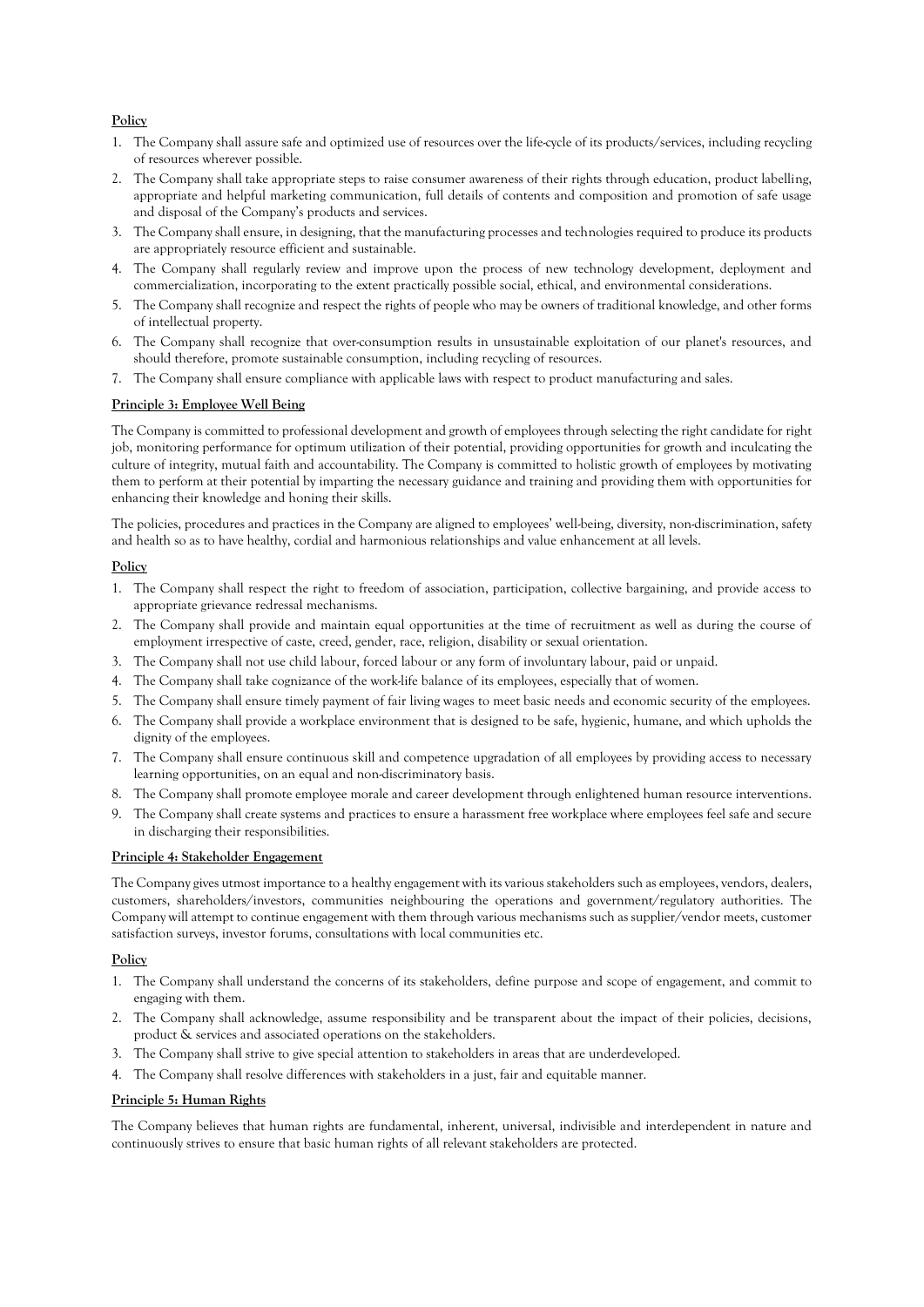# **Policy**

- 1. The Company will observe that basic human rights of the employees are respected, valued and protected keeping in mind the Constitution of India, Laws, Policies and the International Bill of Human Rights and accordingly, formulate all policies, practices, procedures and rules of the Company.
- 2. The Company shall integrate respect for human rights in management systems, in particular through assessing and managing human rights impact of operations, and ensuring all persons impacted by the business have access to grievance mechanisms.
- 3. The Company recognizes and respects the human rights of all relevant stakeholders and groups, including that of communities, consumers and vulnerable and marginalized groups.
- 4. The Company shall, within its sphere of influence, promote awareness and realization of human rights.
- 5. The Company shall encourage its business partners and third parties with whom it conducts business to abide by this policy.

### **Principle 6: Environment Protection**

The Company is committed to respect, protect and make efforts to restore the environment, ensuring that environmental responsibility does not merely mean complying with regulations but also working towards conservation of natural resources and minimizing hazardous impact on the ecological environment.

## **Policy**

- 1. The Company shall utilize natural and manmade resources in an optimal and responsible manner and ensure the sustainability of resources by reducing, reusing, recycling and managing waste.
- 2. The Company shall take measures to check and prevent pollution. The Company shall assess the environmental damage and bear the cost of pollution abatement with due regard to public interest.
- 3. The Company shall ensure that benefits arising out of access and commercialization of biological and other natural resources and associated traditional knowledge are shared equitably.
- 4. The Company shall continuously seek to improve their environmental performance by adopting cleaner production methods, promoting use of energy efficient and environment friendly technologies and use of renewable energy.
- 5. The Company shall develop Environment Management Systems and contingency plans and processes that shall help it in preventing, mitigating and controlling environmental damages and disasters, which may be caused due to its operations.
- 6. The Company shall strive to report its environmental performance, including the assessment of potential environmental risks associated with their operations, to the stakeholders in a fair and transparent manner.
- 7. The Company shall proactively persuade and support its value chain to adopt these principles.

# **Principle 7: Responsible Advocacy**

The Company believes that to protect overall interest of its business and diverse stakeholders, the Company has to express its fair views, opinions, representations, concerns etc. on the policies framed by Government and other authorities. The Company, may either itself or through various association/forums/chambers make such representations etc. before competent authorities. The Company's engagement with relevant association/forums/chambers etc. is guided by the values of commitment, integrity, transparency and the need to balance interests of diverse stakeholders.

## **Policy**

- 1. The Company will make reasonable efforts to ensure that its advocacy positions are consistent with the principles and core elements enhancing business responsibility and transparency.
- 2. The Company may, in the best interest of all stakeholders, provide inputs in policy making decisions to various governmental authorities and agencies which concern the business and as well as the society in general, either directly or through the trade and industry chambers and such other collective platforms.

### **Principle 8: Inclusive Growth and Equitable Development**

The Company's philosophy for delineating its responsibility as a corporate citizen is covered through its CSR policy which encompasses guidelines and mechanism for undertaking socially relevant programs for welfare and sustainable development of the community at large.

The Company has in place a Corporate Social Responsibility Policy framed as per the provisions of Section 135 of the Companies Act, 2013 and the Companies (Corporate Social Responsibility) Rules, 2014 and is carrying out various CSR activities in accordance with the Schedule VII to the Companies Act, 2013.

# **Policy**

The Company's core principles for inclusive growth and equitable development are:

- 1. Identification of and understanding the impact of the Company's operations on social and economic development and respond to minimize the negative impacts, if any.
- 2. Innovation and investment in products, technologies and processes on continuous basis for the overall well being of society.